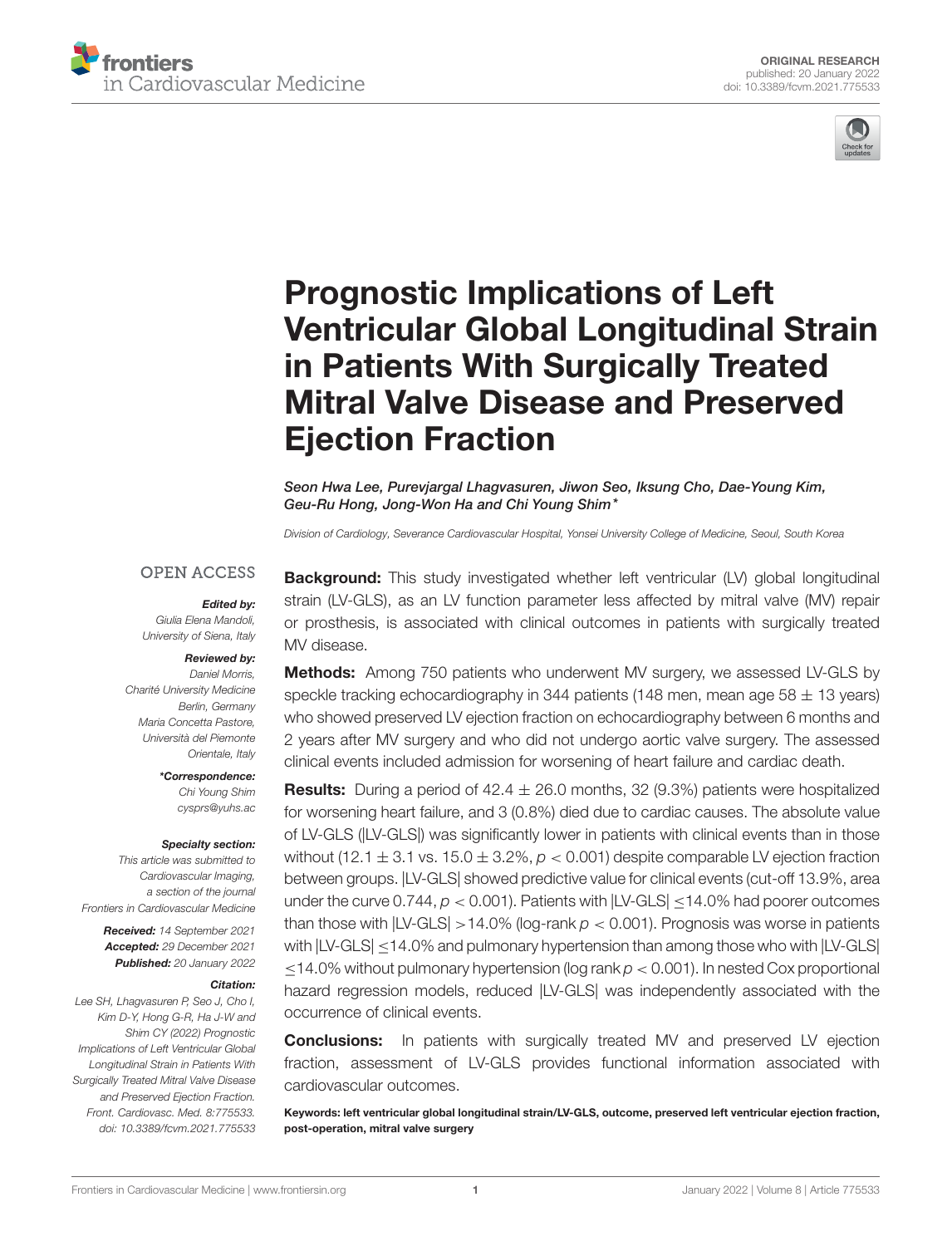# **SYNOPSIS**

- Reduced |LV-GLS| had a significant and independent association with cardiovascular events in patients with surgically treated mitral valve (MV) disease and preserved ejection fraction (EF).
- Reduced |LV-GLS| and pulmonary hypertension showed worse outcomes compared with preserved |LV-GLS| or reduced |LV-GLS| without pulmonary hypertension.
- Assessment of LV-GLS provides functional information associated with cardiovascular outcomes in patients with surgically treated MV disease and preserved EF.

# INTRODUCTION

Readmission due to heart failure (HF) and cardiovascular events is not uncommon in patients with surgically treated mitral valve (MV) disease, even in those with preserved ejection fraction (EF) [\(1,](#page-8-0) [2\)](#page-8-1). However, conventional echocardiographic parameters used to assess the risk of HF are not generally applicable in this population. In particular, the diagnosis of left ventricular (LV) diastolic dysfunction after MV surgery is challenging because many Doppler parameters are affected by the surgically treated MV [\(3\)](#page-8-2). That is, the E/e' ratio does not reliably reflect LV filling pressure, and left atrial (LA) volume index is also more affected by MV disease before and after surgical correction than by LV diastolic dysfunction [\(4\)](#page-8-3). Moreover, these parameters are also influenced by other factors, such as prosthetic valve regurgitation or obstruction, which can lead to increased LA pressure after surgery.

LV global longitudinal strain (LV-GLS) assessed by speckle tracking echocardiography is a useful parameter for detecting subclinical LV dysfunction in patients with preserved EF. It provides prognostic information for various cardiovascular diseases [\(5\)](#page-8-4). In patients with native MV regurgitation, preoperative LV-GLS can predict LV reverse remodeling and cardiovascular events after MV surgery [\(6–](#page-8-5)[9\)](#page-8-6). However, there is a paucity of data on the prognostic implications of post-operative LV-GLS in patients with surgically treated MV. In the present study, we hypothesized that post-operative LV-GLS would be associated with clinical outcomes in patients with preserved EF after MV surgery. To test our hypothesis, we assessed LV-GLS using speckle tracking echocardiography in patients with preserved EF on echocardiography between 6 months and 2 years after MV surgery.

# MATERIALS AND METHODS

#### Study Population

This study included a total of 750 patients who underwent MV surgery for the treatment of symptomatic severe MV disease from January 2010 to September 2019 at a single tertiary hospital. In patients with cardiac valve surgery, echocardiography is performed as part of the clinical routine at baseline before surgery and every 6 months or 1 year after surgery at the clinicians' discretion. We excluded patients who had undergone prior or concomitant aortic valve surgery ( $n = 200$ ), those who did not undergo echocardiography between 6 months and 2 years after MV surgery ( $n = 137$ ), those who presented with a LV ejection fraction (LVEF)  $\lt 50\%$  (n = 34) or residual moderate or severe mitral regurgitation (MR) and MV obstruction ( $n = 2$ ) on echocardiography performed between 6 months and 2 years after MV surgery, and those with a follow-up period of  $<6$  months after echocardiography ( $n = 25$ ). We also excluded cases involving poor image quality for strain measurement ( $n = 6$ ). Finally, the analyses included 344 patients (**[Supplementary Figure 1](#page-8-7)**). All echocardiography in this study was performed during the regular follow-up period, not during hospitalization for HF aggravation.

Patient clinical data, including data on medication history, demographics, and laboratory parameters, were recorded at the time of echocardiography performed between 6 months and 2 years after MV surgery and obtained from hospital records. We also evaluated possible prognostic factors as Charlson comorbidity index (CCI) [\(10\)](#page-8-8). CCI was calculated as the sum of scores for several comorbidities based on the original definition. When defining AF, rhythm estimation was performed if AF was documented on electrocardiogram regardless of the rhythm at the time of echocardiography. Subgroup analyses were performed based on the rhythm characteristics [sinus rhythm ( $n = 139$ ) vs. atrial fibrillation ( $n = 205$ )]. We also performed subgroup analyses according to follow-up duration after echocardiography [follow-up duration  $\lt$  40 months (*n* =172) vs. follow-up duration  $\geq$ 40 months (*n* = 172)]. The study protocol was developed according to the principles of the Declaration of Helsinki, and was approved by the Institutional Review Board of Severance Hospital. Informed consent was waived for the retrospectively analyzed patients.

#### Echocardiography

All patients underwent two-dimensional Doppler echocardiography and speckle tracking echocardiography using a standard ultrasound machine (Vivid E9; GE Medical Systems; Wauwatosa, WI, Philips iE33; Philips Healthcare; Netherlands) with a 2.5–3.5 MHz probe. Standard echocardiographic measurements were performed according to recommendations from the American Society of Echocardiography guidelines [\(11\)](#page-8-9). LVEF was measured using the biplane method of disks (modified Simpson's rule) from apical four- and two-chamber views [\(11\)](#page-8-9). LA volume index was assessed manually using Simpson's method at the end of the ventricular systole and indexed to the body surface area [\(11\)](#page-8-9). Systolic (S') and peak early (e') and late  $(A')$ diastolic annular velocities were obtained via tissue Doppler imaging of the septal mitral annulus. Pulmonary artery systolic pressure (PASP) was estimated using the following formula: 4  $\times$  [tricuspid regurgitant velocity (m/s)]<sup>2</sup> + right atrial pressure (mmHg). Right atrial pressure was estimated from the inferior vena cava (IVC) diameter and respiratory variation as follows:

**Abbreviations:** HF, Heart failure; MV, Mitral valve; EF, Ejection fraction; LV, Left ventricular; LA, Left atrial; LV-GLS, Left ventricular global longitudinal strain; LAVI, Left atrial volume index; AF, Atrial fibrillation; MR, Mitral regurgitation; MS, Mitral stenosis; S', Systolic mitral annular tissue Doppler velocity; e', Early diastolic mitral annular tissue Doppler velocity; A', Late diastolic mitral annular tissue Doppler velocity; PASP, Pulmonary artery systolic pressure.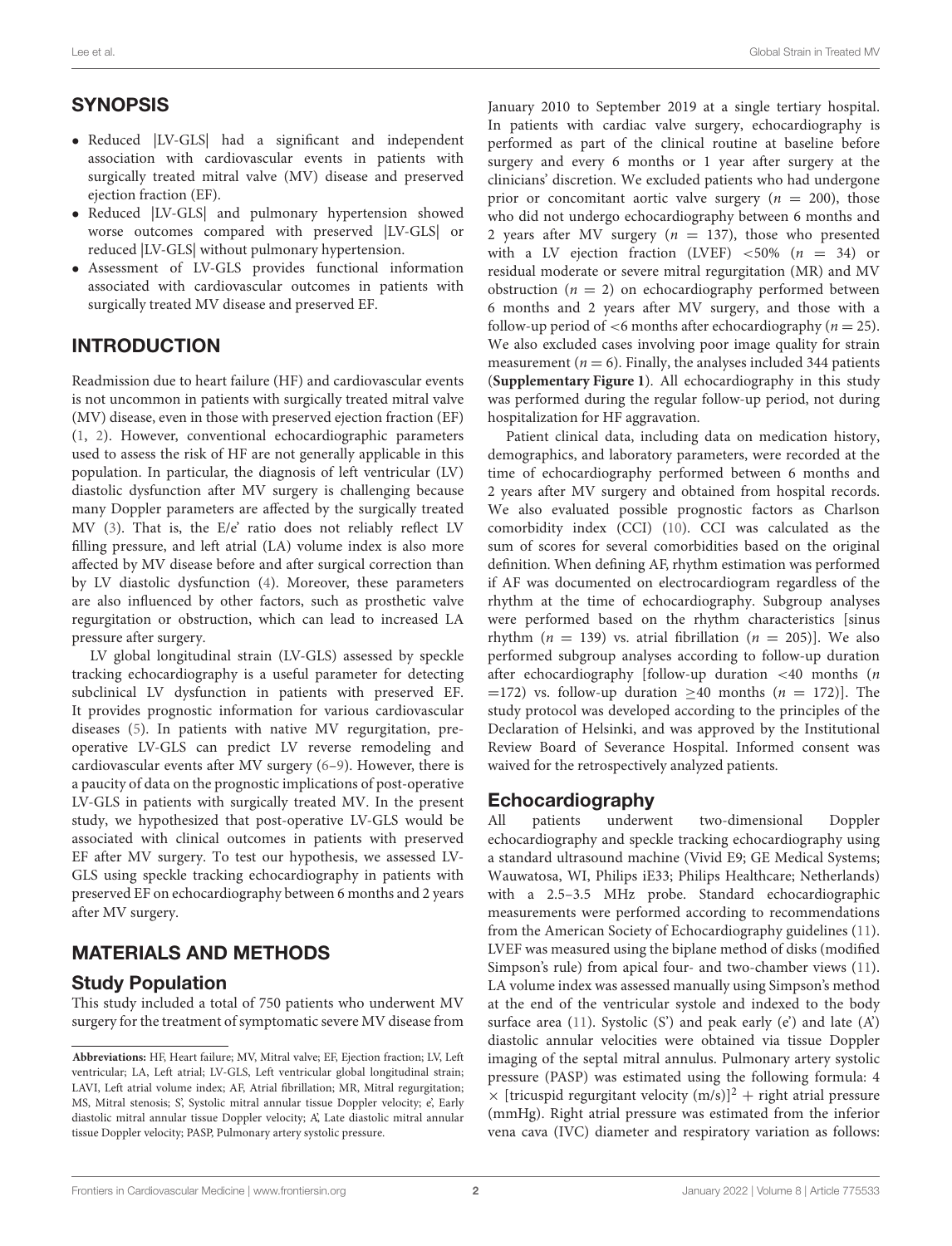5 mmHg (IVC  $\leq$ 2.1 cm, collapse with sniff >50%), 10 mmHg (IVC>2.1 cm, collapse >50%), and 15 mmHg (IVC >2.1 cm, collapse with sniff <50%) [\(12\)](#page-8-10). Comprehensive assessment of prosthetic MV and repaired MV function was evaluated based on imaging and Doppler parameters: measurement of effective orifice area, Doppler velocity index, peak transvalvular velocity-time integral, and pressure half-time [\(13\)](#page-8-11).

#### Speckle Tracking Echocardiography

From two-dimensional images of the apical two-, three-, and four-chamber views, LV-GLS was measured offline using a vendor-independent software package (TomTec software; Image Arena 4.6, Munich, Germany), as described previously [\(14\)](#page-8-12). For myocardial deformation analysis, the endocardial border was traced on the end-systolic frame in each selected image. The end-systolic frame was defined by the QRS complex or based on the smallest LV volume during the cardiac cycle. The software automatically tracked speckles along the endocardial border and myocardium throughout the cardiac cycle. The value for LV-GLS was obtained by averaging all segmental strain values from three apical views (**[Figure 1A](#page-4-0)**). LV-GLS was analyzed for a single cardiac cycle in patients with sinus rhythm. In patients with AF, we selected an index beat method for the measurement of LV-GLS, which has been validated for LV-GLS in a previous study [\(15\)](#page-8-13). |LV-GLS| was defined as the absolute value of post-operative LV-GLS (removing the conventional negative value of GLS data). |LV-GLS|preop was used to represent absolute value of preoperative LV-GLS. Echocardiographic data and strain values were analyzed by an experienced cardiologist blinded to clinical data. We randomly selected 20 patients from the study population and analyzed the intra- and inter-observer reproducibility of LV-GLS measurement by Bland–Altman analysis. The intra-class correlation coefficients for |LV-GLS| were 0.978 and 0.962 with regard to intra- and inter-observer variation, respectively. The Bland–Altman analysis showed the limits of agreement (LOA) across a broad range of GLS values; the bias for intra- and inter-observer measurements of LV-GLS were 0.46% (range: −1.02% to 1.03%, 95% LOA) and 0.45% (range: −1.25% to 1.05%), respectively.

#### Clinical Events

The clinical events in this study were death from cardiovascular causes and hospitalization for HF after echocardiography between 6 months and 2 years after MV surgery. Our study population was followed up until August 2020. Death from cardiovascular causes was defined as death due to HF, arrhythmia, acute coronary syndrome, stroke, and sudden cardiac death. Hospitalization for HF was defined as readmission due to worsening of symptoms or signs of HF.

# Statistical Analysis

Continuous variables are presented as mean  $\pm$  standard deviation (SD) or median (interquartile range) and were compared using the paired Student's t-test (for normally distributed data) or the Mann–Whitney U test (for non-normally distributed data). Categorical variables are presented as absolute numbers and percentages and were analyzed using the chisquare or Fisher's exact test. The cut-off values for CCI and |LV-GLS| were determined as the values that maximized the sum of the sensitivity and specificity for clinical events in receiver operating characteristic (ROC) curve analysis. The cumulative event-free survival was calculated using Kaplan–Meier curves and compared between groups by log-rank tests. Cox univariate analysis was performed to determine the relationships between clinical and echocardiographic variables and clinical events. Nested Cox proportional hazard regression models were used to estimate the risk of cardiovascular events according to |LV-GLS|. Initially, |LV-GLS| was included in Cox proportional hazards regression as a covariate, with adjustments for CCI and AF. In further multivariate analysis, we adjusted for LAVI, PASP, and pre-operative LV-GLS. The variables selected for entry into multivariate analysis were those with a  $p$ -value <0.1 in Cox univariate analysis. A two-sided  $p$ -value <0.05 was considered to indicate statistical significance. All analyses were performed using IBM SPSS Statistics for Windows, version 25.0 (IBM Corp., Armonk NY, USA).

# RESULTS

## Baseline Characteristics and Clinical Events

The baseline characteristics of the study population according to the occurrence of clinical events are presented in **[Table 1](#page-3-0)**. The mean age was 58  $\pm$  13 years, and 57% of patients were female. Patients who experienced clinical events had more comorbidities, such as atrial fibrillation, diabetes mellitus, and chronic kidney disease, and had been taking more cardiovascular drugs. There were 214 (62.2%) and 130 (37.8%) patients with severe MR and severe MS, respectively. In the patients with severe MR, all patients had primary MR without secondary MR. Among these patients, 173 (81.2%) patients had prolapse or flail of MV and 31 (14.4%) patients had rheumatic MV and 10 (4.6%) patients had barlow MV. In total, 224 (64.2%) patients in our study population underwent MV replacement and 125 (35.8%) underwent MV repair. There were no significant differences between the two groups in surgery type, percentage of concomitant surgery, or laboratory parameters. During  $42.4 \pm 26.0$  months of follow-up after LV-GLS assessment, 32 (9.3%) patients were hospitalized for worsening HF, and 3 (0.8%) died due to cardiac causes.

# Echocardiographic Characteristics and |LV-GLS|

**[Table 2](#page-3-1)** shows conventional echocardiographic parameters, preoperative LV-GLS, and post-operative LV-GLS assessed between 6 months and 2 years after MV surgery. The mean pre-operative |LV-GLS| was 16.1  $\pm$  4.8%, which was higher than |LV-GLS| after MV surgery. Patients who experienced clinical events had a significantly lower  $|LV\text{-GLS}|_{\text{preop}}$  than those who did not (14.1  $\pm$ 3.8% vs. 16.3  $\pm$  4.8%,  $p$  = 0.018). There were no differences in the timing of post-operative echocardiography and clinical followup duration after echocardiography between patients with and without clinical events.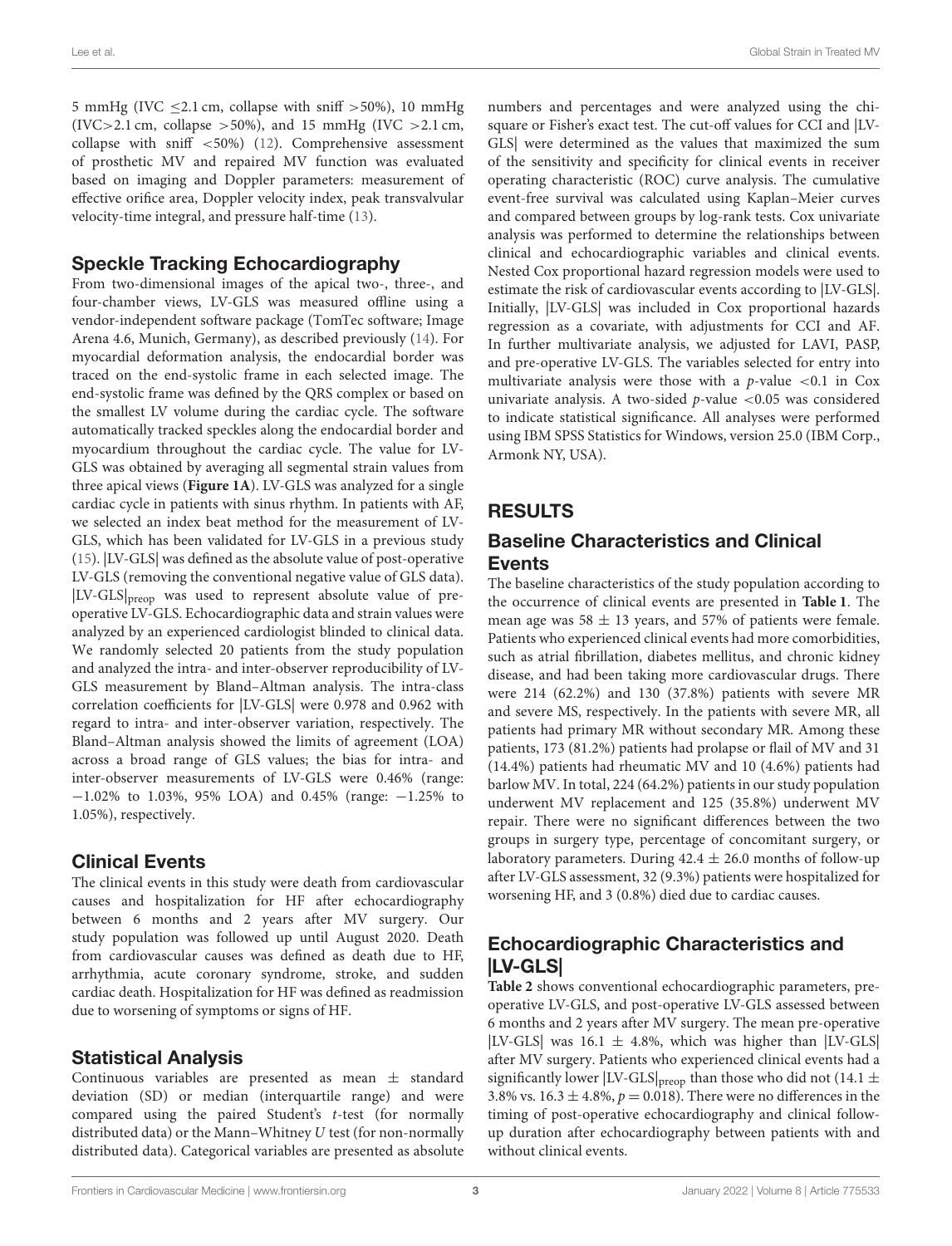#### <span id="page-3-0"></span>TABLE 1 | Baseline characteristics of the study population.

| Variable                           | Total ( $n = 344$ ) | Without clinical events ( $n = 312$ ) | With clinical events ( $n = 32$ ) | p-value |  |
|------------------------------------|---------------------|---------------------------------------|-----------------------------------|---------|--|
| Age, years                         | $58 \pm 13$         | $58 \pm 13$                           | $61 \pm 10$                       | 0.091   |  |
| Female sex, $n$ (%)                | 196 (57)            | 175 (56.1)                            | 21(65.6)                          | 0.299   |  |
| Body mass index, kg/m <sup>2</sup> | $23.6 \pm 4.3$      | $23.3 \pm 3.2$                        | $23.7 \pm 5.6$                    | 0.682   |  |
| Hypertension, $n$ (%)              | 184 (53.5)          | 165 (52.9)                            | 19 (59.4)                         | 0.483   |  |
| Diabetes mellitus, n (%)           | 59 (17.2)           | 46 (14.7)                             | 13 (40.6)                         | < 0.001 |  |
| Dyslipidemia, n (%)                | 169 (49.1)          | 148 (47.4)                            | 21(65.6)                          | 0.050   |  |
| CAD, $n$ $%$                       | 28(8.1)             | 25(8.0)                               | 3(9.4)                            | 0.574   |  |
| $CKD, n$ $(\%)$                    | 25(7.3)             | 15(4.8)                               | 10(31.3)                          | < 0.001 |  |
| Atrial fibrillation, n (%)         | 205 (59.6)          | 178 (57.1)                            | 27 (84.4)                         | 0.003   |  |
| Serum creatinine, mg/dl            | $0.82 \pm 0.36$     | $0.79 \pm 0.21$                       | $1.08 \pm 0.90$                   | 0.081   |  |
| Hemoglobin, g/dL                   | $12.6 \pm 2.2$      | $12.6 \pm 2.2$                        | $12.3 \pm 2.4$                    | 0.395   |  |
| Underlying MV function, n (%)      |                     |                                       |                                   |         |  |
| Severe MR                          | 214 (62.2)          | 200 (64.1)                            | 14 (43.8)                         | 0.024   |  |
| Severe MS                          | 130 (37.8)          | 112 (35.9)                            | 18 (56.3)                         |         |  |
| Type of MV surgery, $n$ (%)        |                     |                                       |                                   |         |  |
| MV replacement                     | 224 (64.2)          | 196 (62.8)                            | 25(78.1)                          | 0.085   |  |
| MV repair                          | 125 (35.8)          | 116 (37.2)                            | 7(21.9)                           |         |  |
| Concomitant surgery, n (%)         |                     |                                       |                                   |         |  |
| <b>TAP</b>                         | 152 (44.2)          | 135 (43.0)                            | 17(53.1)                          | 0.486   |  |
| CABG                               | 13(3.8)             | 10(3.2)                               | 3(9.4)                            | 0.082   |  |
| Maze                               | 94 (27.3)           | 84 (26.9)                             | 10(31.3)                          | 0.601   |  |
| Medications, $n$ (%)               |                     |                                       |                                   |         |  |
| ACE-I or ARB                       | 93 (27)             | 87 (27.9)                             | 6(18.8)                           | 0.268   |  |
| Beta-blocker                       | 88 (25.6)           | 81 (26.0)                             | 7(21.9)                           | 0.614   |  |
| Aldosterone antagonist             | 57 (16.6)           | 44(14.1)                              | 13 (40.6)                         | < 0.001 |  |
| Loop diuretic                      | 137 (39.8)          | 118 (37.8)                            | 19 (61.3)                         | 0.011   |  |

CAD, coronary artery disease; CKD, chronic kidney disease; MV, mitral valve; MR, mitral regurgitation; MS, mitral stenosis; TAP, tricuspid annuloplasty; CABG, coronary artery bypass graft; ACEI, angiotensin converting enzyme inhibitor; ARB, angiotensin receptor blocker.

<span id="page-3-1"></span>

|                                       | Total ( $n = 344$ ) | Without clinical events ( $n = 312$ ) | With clinical events ( $n = 32$ ) | p-value |
|---------------------------------------|---------------------|---------------------------------------|-----------------------------------|---------|
| $LVEF_{preop}$ . %                    | $64.4 \pm 8.4$      | $64.7 \pm 8.4$                        | $61.7 \pm 8.3$                    | 0.064   |
| $ LV\text{-}GLS _{\text{preon}}$ . %  | $16.1 \pm 4.8$      | $16.3 \pm 4.8$                        | $14.1 \pm 3.8$                    | 0.018   |
| Timing of post-operative echo, months | $12.0 \pm 4.9$      | $11.9 \pm 4.0$                        | $13.2 \pm 4.3$                    | 0.177   |
| Follow-up after echo, months          | $42.4 \pm 26.0$     | $42.2 \pm 25.3$                       | $44.9 \pm 32.7$                   | 0.575   |
| LVEDD, mm                             | $48.4 \pm 5.2$      | $48.4 \pm 5.0$                        | $47.6 \pm 10.5$                   | 0.774   |
| LVESD, mm                             | $32.8 \pm 4.6$      | $32.7 \pm 4.4$                        | $33.5 \pm 5.9$                    | 0.455   |
| LVEF, %                               | $63.3 \pm 6.5$      | $63.3 \pm 6.6$                        | $62.6 \pm 5.9$                    | 0.550   |
| LAVI, $mL/m2$                         | $59.7 \pm 36.2$     | $57.9 \pm 35.8$                       | $77.6 \pm 35.8$                   | 0.003   |
| LVMI, $g/m^2$                         | $96.7 \pm 25.7$     | $95.6 \pm 23.5$                       | $110.7 \pm 40.1$                  | 0.048   |
| S', cm/sec                            | $6.0 \pm 1.4$       | $6.0 \pm 1.4$                         | $5.5 \pm 1.4$                     | 0.101   |
| e' cm/sec                             | $6.1 \pm 1.8$       | $6.1 \pm 1.8$                         | $5.2 \pm 2.1$                     | 0.015   |
| A', cm/sec                            | $6.0 \pm 2.1$       | $6.0 \pm 2.1$                         | $4.9 \pm 2.0$                     | 0.113   |
| PASP, mmHq                            | $29.6 \pm 11.7$     | $28.2 \pm 8.5$                        | $44.4 \pm 23.9$                   | 0.001   |
| MV MDPG, mmHg                         | $3.7 \pm 2.1$       | $3.6 \pm 2.1$                         | $4.1 \pm 2.1$                     | 0.194   |
| $ LV\text{-GLS} , %$                  | $14.8 \pm 3.3$      | $15.0 \pm 3.2$                        | $12.1 \pm 3.1$                    | < 0.001 |
|                                       |                     |                                       |                                   |         |

LVEF<sub>preop</sub>, pre-operative left ventricular ejection fraction; LLV-GLS|<sub>preop</sub>, pre-operative absolute value of left ventricular global longitudinal strain; LVEDD, left ventricular end-diastolic dimension; LVESD, left ventricular end-systolic dimension; LVEF, left ventricular ejection fraction; LAVI, left atrial volume index; S', systolic mitral annular tissue Doppler velocity; e', early diastolic mitral annular tissue Doppler velocity; A', late diastolic mitral annular tissue Doppler velocity; PASP, pulmonary artery systolic pressure; MV, mitral valve; MDPG, mean diastolic pressure gradient; |LV-GLS|, absolute value of left ventricular global longitudinal strain.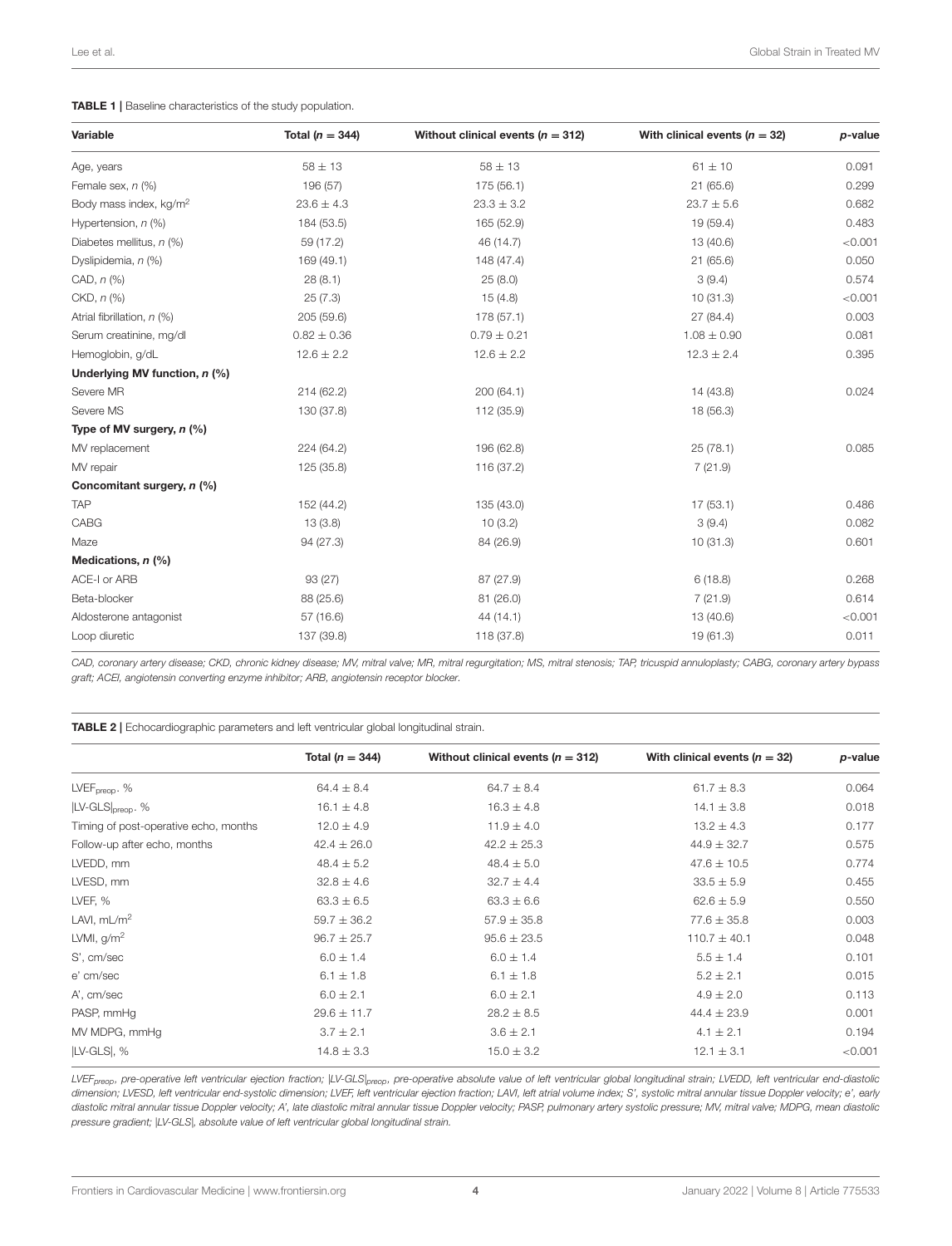

<span id="page-4-0"></span>FIGURE 1 | (A) Representative images for assessing LV-GLS. (B) Area under the receiver-operating characteristics curve (area under the curve) of ILV-GLSI. ILV-GLSI. the absolute value of left ventricular longitudinal strain. The Arrow indicated that the position of the value of sensitivity and specificity of 78% and 63% when  $|IV-GLS|$ has largest AUC.

Since this study excluded patients with reduced LVEF, the average LVEF was 63.3%. There were no significant differences in LVEF between patients with and without clinical events; however, patients who experienced clinical events had a significantly higher LA volume index, LV mass index, and PASP. In terms of tissue Doppler parameters, e' velocity was lower in patients with clinical events than in patients without clinical events. The mean |LV-GLS| was  $14.8 \pm 3.3\%$ . Patients who experienced clinical events had a significantly lower |LV-GLS| compared to patients who did not (12.1  $\pm$  3.1% vs. 15.0  $\pm$  3.2%  $p < 0.001$ ). Regardless of sinus rhythm or atrial fibrillation, |LV-GLS| was significantly lower in patients with clinical events than in those without (**[Figures 2A,B](#page-5-0)**).

#### Prognostic Implications of LV-GLS

In ROC analysis, the |LV-GLS| value showing the largest area under the curve (AUC) for the association with adverse clinical outcomes was 13.9% (AUC 0.744,  $p < 0.001$ ), with a sensitivity and specificity of 78 and 63%, respectively (**[Figure 1B](#page-4-0)**). In the subgroups according to cardiac rhythm, when GLS 14% is set as a cut off value, the sensitivity and specificity of 74 and 51%, respectively in the patients with AF and the sensitivity and specificity of 80 and 78%, respectively in the patients with sinus rhythm. |LV-GLS| showed a largest AUC of predictive value for clinical events than conventional parameters (LAVI  $> 40$  ml/m<sup>2</sup>, AUC = 0.604,  $p = 0.065$ ; TR  $> 2.8$  m/s, AUC = 0.670,  $p = 0.003$ ). After dividing patients into two groups based on the cut-off value, those with |LV-GLS| ≤14.0% had poorer outcomes than patients with  $|LV\text{-GLS}| > 14.0\%$  (log-rank  $p <$ 0.001; **[Figure 3A](#page-5-1)**). When the subjects were classified into three groups according to |LV-GLS| and PASP, those with |LV-GLS|  $\leq$ 14.0% and PASP  $\geq$ 35 mmHg had significantly worse outcomes compared to those in the other groups (log-rank  $p < 0.001$ ; **[Figure 3B](#page-5-1)**). There was no significant correlation between |LV-GLS value and post-operative echocardiography timing  $(r =$ 0.018,  $p = 0.742$ ). In addition, if  $|LV\text{-GLS}|$  was lower than 14.0%, there were more clinical events irrespective of post-operative echocardiography timing (**[Supplementary Figure 2](#page-8-7)**). Also, in subgroup analysis according to follow-up duration, patients with  $|LV\text{-GLS}| \leq 14.0\%$  consistently showed a worse prognosis (**[Supplementary Figure 3](#page-8-7)**).

#### Factors Associated With Clinical Events

**[Table 3](#page-6-0)** shows the results of univariate Cox regression analyses to investigate the factors associated with clinical events. In univariate survival analysis, diabetes mellitus, chronic kidney disease, atrial fibrillation, echocardiographic parameters such as e' velocity, LA volume index, PASP, |LV-GLS|preop, and |LV-GLS| were significantly associated with the occurrence of cardiac events. Lower |LV-GLS| (|LV-GLS|≤14.0% and |LV-GLS|≤16.0%) was independently associated with cardiac events after adjustment for conventional echocardiographic parameters (**[Table 4](#page-6-1)**). In nested Cox proportional hazard regression models (**[Table 5](#page-7-0)**), patients with lower |LV-GLS| had increased risk of adverse clinical outcomes in CCI and AF (Model1) adjusted analysis (hazard ratio, HR: 4.3; 95% confidence interval, CI: 1.83–10.29,  $p = 0.001$ ). In further multivariate models, the associations were attenuated, and lower |LV-GLS| remained a significant factor in adverse clinical outcomes (Model 2; HR: 4.33; CI: 1.83-10.26;  $p = 0.001$ , Model 3; HR: 3.30; CI: 1.34-8.12; p =0.009). Moreover, lower |LV-GLS| was significantly associated with adverse clinical outcomes, even after adjusting for |LV-GLS $|_{\text{preop}}$  (Model 4; HR: 3.68; CI: 1.54–8.80;  $p = 0.003$ ). Also, there were no differences in pre and post-operative change in LVGLS between patients without clinical events and those with clinical events (1.2  $\pm$  4.9 vs. 1.8  $\pm$  4.7,  $p = 0.500$ ).

#### Incremental Prognostic Value of LV-GLS

To evaluate incremental prognostic value of LV-GLS on cardiovascular events, we used global chi-square testing (**[Figure 4](#page-7-1)**). Model 1 was adjusted for age and sex. In model 2, in which comorbidities including hypertension, diabetes mellitus, chronic kidney disease and atrial fibrillation were added to Model 1, the value increased to significantly ( $p < 0.001$ ). Model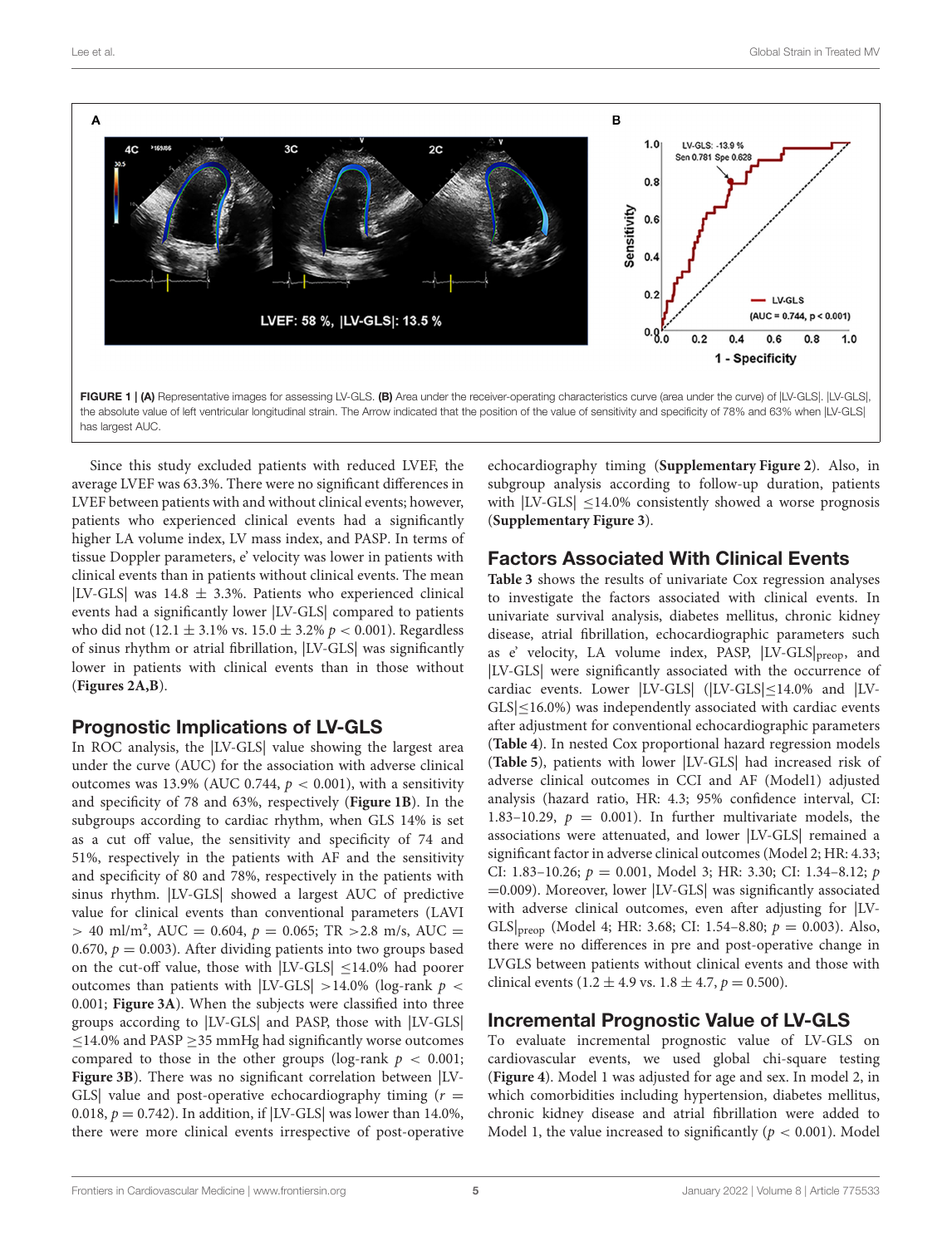

<span id="page-5-0"></span>FIGURE 2 | Comparison of |LV-GLS| according to clinical events in subgroups categorized by rhythm (A) and (B). |LV-GLS|, the absolute value of left ventricular longitudinal strain.



<span id="page-5-1"></span>3 adjustments included the factors in Model 2 and LAVI with significantly elevated prognostic value. Finally, in Model 4, |LV-GLS| provided an incremental prognostic value with regard to the association with cardiac events (global chi-square from 54 to 69;  $p = 0.002$ ).

# **DISCUSSION**

The principal findings of this study were as follows: (1) reduced post-operative |LV-GLS| had a significant and independent association with cardiovascular events in patients with surgically treated MV disease and preserved EF; (2) patients with both reduced |LV-GLS| and pulmonary hypertension showed worse outcomes compared to patients with preserved |LV-GLS| or those with reduced |LV-GLS| without pulmonary hypertension. The results of this study suggest that |LV-GLS| is associated with adverse clinical outcomes. Furthermore, the presence of pulmonary hypertension is related to unfavorable outcomes in patients with surgically treated MV disease and preserved EF.

MV disease is one of the most common heart valve diseases, particularly in the aging population [\(16\)](#page-8-14); moreover, HF with preserved EF is also prevalent and accounts for more than half of all HF hospitalizations [\(17,](#page-8-15) [18\)](#page-8-16). Therefore, many patients may have both MV disease and HF, and risk stratification for HF with preserved EF is necessary even after the treatment for MV disease. In particular, with recent advances in surgical and percutaneous interventions for MV disease, interest in cardiac function and prognosis after the correction of MV disease is increasing. However, in patients with surgically treated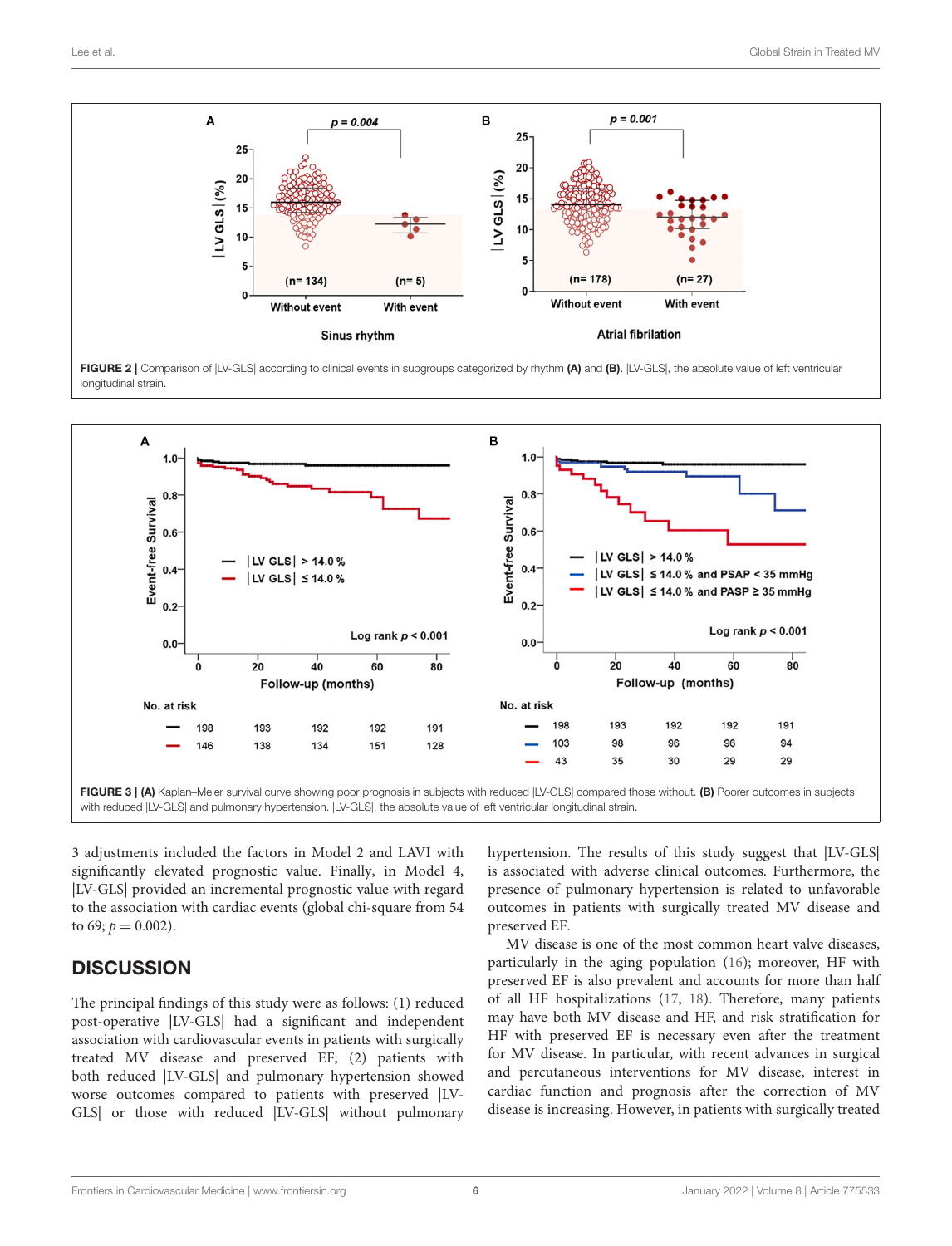<span id="page-6-0"></span>

| <b>TABLE 3</b>   Cox proportional hazard regression univariate analysis of clinical |  |
|-------------------------------------------------------------------------------------|--|
| outcomes.                                                                           |  |

|                               | HR (95% CI)            | P       |
|-------------------------------|------------------------|---------|
| Age                           | 1.027 (0.997-1.058)    | 0.081   |
| Female sex                    | 1.396 (0.667-2.920)    | 0.376   |
| Hypertension                  | 1.253 (0.618-2.543)    | 0.531   |
| Diabetes mellitus             | 3.076 (1.510-6.266)    | 0.002   |
| <b>CKD</b>                    | 7.995 (3.747-17.06)    | < 0.001 |
| CAD                           | 1.513 (0.388-2.294)    | 0.898   |
| Charlson comorbidity index>1  | 5.889 (1.185-7.046)    | 0.001   |
| Atrial fibrillation           | 3.874 (1.487-10.094)   | 0.006   |
| S'                            | $0.775(0.582 - 1.031)$ | 0.080   |
| e'                            | $0.724(0.567 - 0.924)$ | 0.010   |
| LAVI                          | 1.009 (1.003-1.015)    | 0.005   |
| $LAVl > 34$ ml/m <sup>2</sup> | 4.230 (1.007-17.763)   | 0.049   |
| $LAVl > 40$ ml/m <sup>2</sup> | 3.750 (1.310-10.736)   | 0.014   |
| LVEF                          | $0.988(0.939 - 1.039)$ | 0.638   |
| <b>PASP</b>                   | 1.063 (1.045-1.081)    | < 0.001 |
| $TR > 2.8$ m/s                | 5.236 (2.507-11.046)   | < 0.001 |
| $TR > 3.0$ m/s                | 7.144 (3.357-15.205)   | < 0.001 |
| LV-GLS preop                  | $0.912(0.842 - 0.988)$ | 0.024   |
| <b>ILV-GLSI</b>               | $0.772(0.694 - 0.859)$ | < 0.001 |
| $ LV\text{-}GLS \leq 14.0\%$  | 5.787 (2.490-13.450)   | < 0.001 |
| $ LV\text{-}GLS \leq 16.0\%$  | 5.601 (1.702-18.429)   | 0.005   |

HR, hazard ratio; CI, confidence interval; CKD, chronic kidney disease; CAD, coronary artery disease; S', systolic mitral annular tissue Doppler velocity; e', early diastolic mitral annular tissue Doppler velocity; LAVI, left atrial volume index; LVEF, left ventricular ejection fraction; PASP, pulmonary artery systolic pressure; TR, tricuspid regurgitation; |LV-GLS|, absolute value of left ventricular global longitudinal strain.

<span id="page-6-1"></span>TABLE 4 | Prognostic values of LV-GLS with conventional echocardiographic parameters for adverse outcomes by cox proportional hazard regression multivariate analysis according to different cut off value.

|                               | <b>HR (95% CI)</b>     | P       |  |
|-------------------------------|------------------------|---------|--|
| Criteria 1                    |                        |         |  |
| $ LV-GLS  < 14.0\%$           | 3.857 (1.613-9.223)    | 0.001   |  |
| $TR > 2.8$ m/s                | $3.941(1.861 - 8.347)$ | < 0.001 |  |
| $LAVl > 34$ ml/m <sup>2</sup> | 2.285 (0.531-9.836)    | 0.267   |  |
| Criteria 2                    |                        |         |  |
| $ LV-GLS <$ 16.0%             | 3.679 (1.90-12.423)    | 0.009   |  |
| $TR > 3.0$ m/s                | 4.109 (2.322-11.241)   | 0.001   |  |
| $LAVl > 40$ ml/m <sup>2</sup> | 1.689 (0.553-5.157)    | 0.357   |  |

MV disease, there are limitations to applying conventional echocardiographic parameters obtained via mitral inflow pulse wave Doppler and mitral annular tissue Doppler imaging with regard to risk stratification for HF. Owing to the MV prosthesis, the Doppler velocities from mitral inflow measurements are elevated compared to actual blood flow velocities [\(19,](#page-8-17) [20\)](#page-8-18), and annular fixation of the prosthesis tends to decrease tissue Doppler velocities at the mitral annulus [\(21\)](#page-9-0). Thus, the E/e' does not accurately reflect LV filling pressure. Moreover, the

LA volume index is also more affected by the chronicity of underlying MV disease and atrial rhythm than by LV diastolic dysfunction. Due to these limitations, risk assessment depends only on LVEF, and no existing functional parameters can accurately predict the occurrence of HF and the prognosis of patients who have undergone MV surgery. In this study, patients with clinical events were more commonly prescribed aldosterone antagonists or loop diuretics. This fact indirectly indicates that these patients showed more signs and symptoms of HF despite having preserved LVEF and no problems with MV disease post-operative. Patients with treated MV disease may have subclinical or overt LV longitudinal dysfunction associated with various cardiovascular risk factors. Patients with surgically treated MV disease are not free from the occurrence of HF with preserved EF due to aging and risk factors. Since there is a history of MV disease, LV longitudinal dysfunction confirmed through LV-GLS can be a residual dysfunction of previous LV dysfunction. Whatever the mechanism is, evaluating LV longitudinal function in patients with previously treated MV disease is clinically important, and LV-GLS can be a diagnostic measure of HF with preserved EF and a useful indicator associated with clinical events. Furthermore, the stronger association of LV-GLS plus PASP with cardiovascular risk may contribute to better decision-making for further treatment in this population [\(4\)](#page-8-3).

The importance of LV function as well as valve function itself has been emphasized in patients with MV disease, although the evaluation of LV function remains highly challenging in this population [\(22\)](#page-9-1). LV-GLS is a more sensitive parameter of ventricular dysfunction in various diseases, especially in those involving preserved LVEF [\(23–](#page-9-2)[25\)](#page-9-3). Previous studies have suggested that early detection of subclinical LV dysfunction by speckle tracking echocardiography in asymptomatic patients with chronic MV disease is important to optimize the timing of MV interventions and to prevent LV dysfunction after surgery [\(26,](#page-9-4) [27\)](#page-9-5). In recent studies, the cut-off value of LV-GLS before MV surgery was ∼-18%, which could be used to predict clinical outcomes in patients with primary severe MR undergoing MV surgery [\(26,](#page-9-4) [27\)](#page-9-5). In addition, the authors have also studied the time course of LV function by analyzing serial changes in LV-GLS before and after MV surgery [\(28\)](#page-9-6). Until now, most studies have focused on the detection of LV dysfunction in the native valve state before MV surgery and the prediction of LV dysfunction after surgery [\(26,](#page-9-4) [27\)](#page-9-5). However, the present study focused on the stratification of future cardiovascular risk by assessing LV-GLS in patients in whom MV disease had already been treated. The results of this study suggested that even if LVEF is preserved after MV surgery, the patient is at high risk for future HF-related hospitalization or cardiac death if |LV-GLS| is <14%. Moreover, in ROC analysis, |LV-GLS|preop value showing the largest AUC for the association with adverse clinical outcomes was 15.0 % (ACU = 0.639,  $p = 0.011$ ) with a sensitivity and specificity of 75 and 66%, respectively. Compared with the AUC of |LV-GLS| (AUC = 0.744,  $p < 0.001$ ), there was no statistical difference  $(p = 0.121)$ , but |LV-GLS| is more useful as a predictor of prognosis than |LV-GLS| preop because of the large value of AUC in post-operative LVGLS. Also, reduced |LV-GLS| is significantly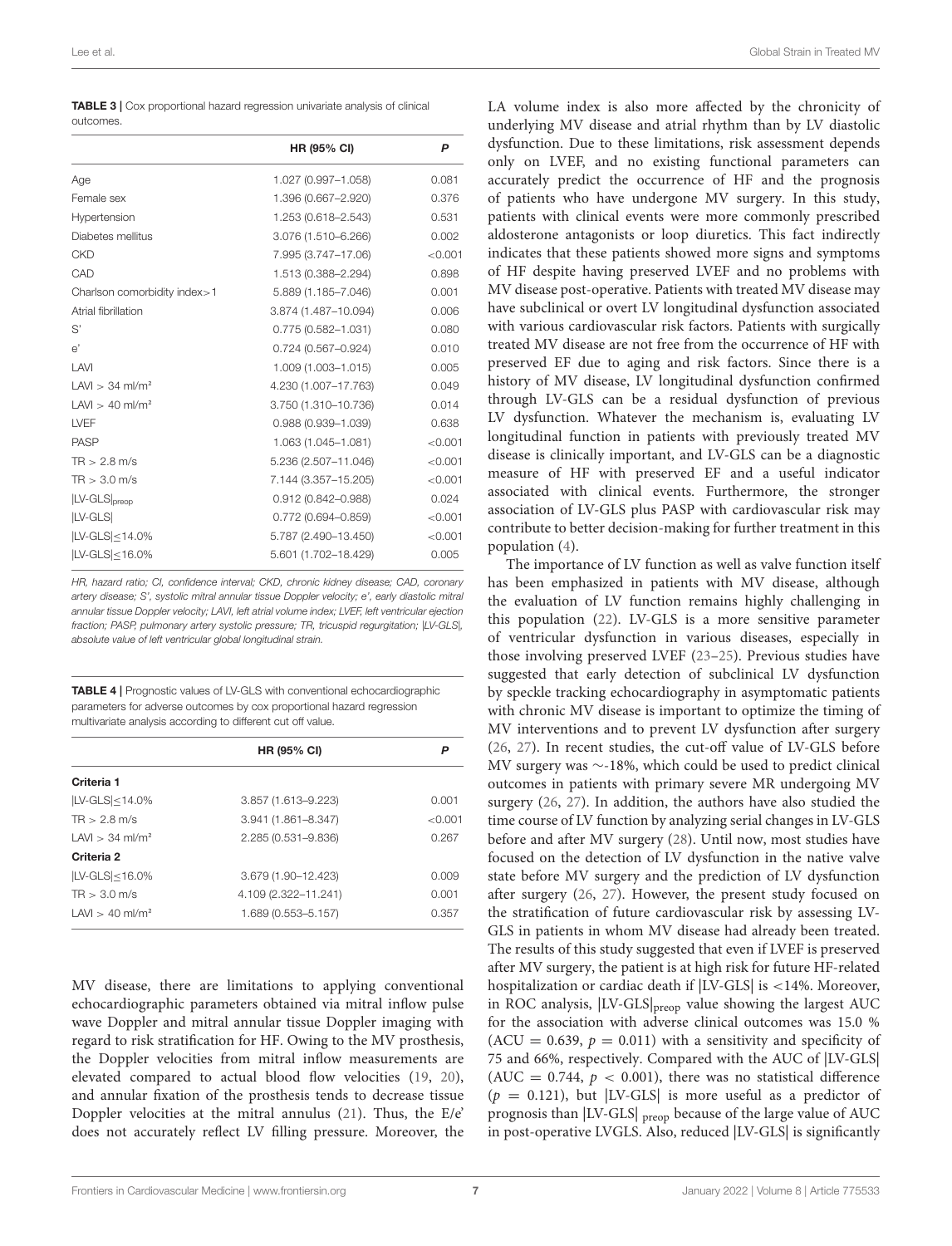<span id="page-7-0"></span>

|                               | Model 1              |       | Model 2              |       | Model 3             |       | Model 4             |       |
|-------------------------------|----------------------|-------|----------------------|-------|---------------------|-------|---------------------|-------|
|                               | <b>HR (95% CI)</b>   |       | <b>HR (95% CI)</b>   | Р     | <b>HR (95% CI)</b>  |       | <b>HR (95% CI)</b>  |       |
| $ LV\text{-GLS}  > 14.0\%$    | Reference            |       | Reference            |       | Reference           |       | Reference           |       |
| $ LV\text{-GLS}  \leq 14.0\%$ | 4.336 (1.827-10.289) | 0.001 | 4.330 (1.828-10.258) | 0.001 | 3.302 (1.343-8.122) | 0.009 | 3.681 (1.540-8.801) | 0.003 |

Model 1: Adjusted Charlson comorbidity index>1 and AF.

Model 2: Adjusted Charlson comorbidity index>1, AF, and LAVI.

Model 3: Adjusted Charlson comorbidity index>1, AF, LAVI, and PASP.

Model 4: Adjusted Charlson comorbidity index>1, AF, LAVI, and |LV-GLS|preop.

associated with cardiac events after adjusting for  $|LV\text{-GLS}|_{\text{preop}}$ . The cut-off value of |LV-GLS| in our study was slightly lower than those in previous studies that assessed pre-operative status. This discrepancy might be mainly explained by the disappearance of volume overload and hemodynamic stabilization after MV surgery. In addition, the cut-off value of |LV-GLS| might be low because this study evaluated LV-GLS after successful MV surgery and after a certain recovery time; moreover, the study endpoint was not LV dysfunction, but rather clinical events during HFrelated hospitalization or cardiac death.

In subgroup analysis according to rhythm characteristics, regardless of sinus rhythm or atrial fibrillation, |LV-GLS| remained significantly lower in patients with clinical events than in patients without clinical events. Atrial fibrillation is common in patients with MV disease; hence, this study included many patients with atrial fibrillation (59.6%). Patients with atrial fibrillation are at a high risk of HF with preserved EF.

In this study, estimated PASP was another important factor associated with clinical events. Patients with impaired |LV-GLS| associated with an increase in PASP had significantly worse outcomes than patients without an increase in PASP. The prognostic significance of pulmonary hypertension in left heart disease has been recognized in previous studies. The presence of pulmonary hypertension in left heart disease is associated with worse outcomes [\(29,](#page-9-7) [30\)](#page-9-8). Furthermore, pulmonary hypertension with HF with preserved EF is common and is associated with mortality and cardiac hospitalization [\(28\)](#page-9-6). In this respect, PASP may be a surrogate marker for cardiovascular events in patients with surgically treated MV disease with preserved EF.

This study presents clinical perspectives on treatment and future research.  $|LV\text{-GLS}| \leq 14.0\%$  and elevated PASP may be useful for diagnosing HF with preserved EF in patients with surgically treated MV disease.

This study has several limitations. First, the study population was evaluated retrospectively; thus, strain measurements were performed using stored images using vendor-independent software. For accurate measurement of strain, we excluded six patients with poor echocardiogram quality. Also, due to the limitations of retrospective studies, it possible that there were undetected confounding factors in multivariate analysis. Second, since the study population had been treated for MV disease, the number of patients with clinical events was small, which may be a limitation of this study. Third, PASP was



<span id="page-7-1"></span>calculated non-invasively by Doppler echocardiography and not measured by catheterization. Fourth, the difference by variable time point at which the post-operative echocardiography is present. Fifth, LA strain representing LA mechanical dysfunction is important prognostic value in patients undergoing MV surgery ADDIN EN.CITE [\(29–](#page-9-7)[31\)](#page-9-9). However, we did not evaluate LA mechanical function by speckle tracking echocardiography since there were technical limitations related to acoustic shadowing of the corrected MV. Therefore, we did not evaluate LA mechanical function in present study. Last, given that the cutoff value of LV-GLS might be different in other populations of surgically corrected MV, prospective validation in large populations is warranted.

# **CONCLUSIONS**

LV-GLS was significantly associated with cardiovascular events in patients with surgically treated MV disease with preserved LVEF. Our results suggest the potential prognostic implications of LV-GLS for risk stratification in patients with surgically treated MV disease with preserved EF.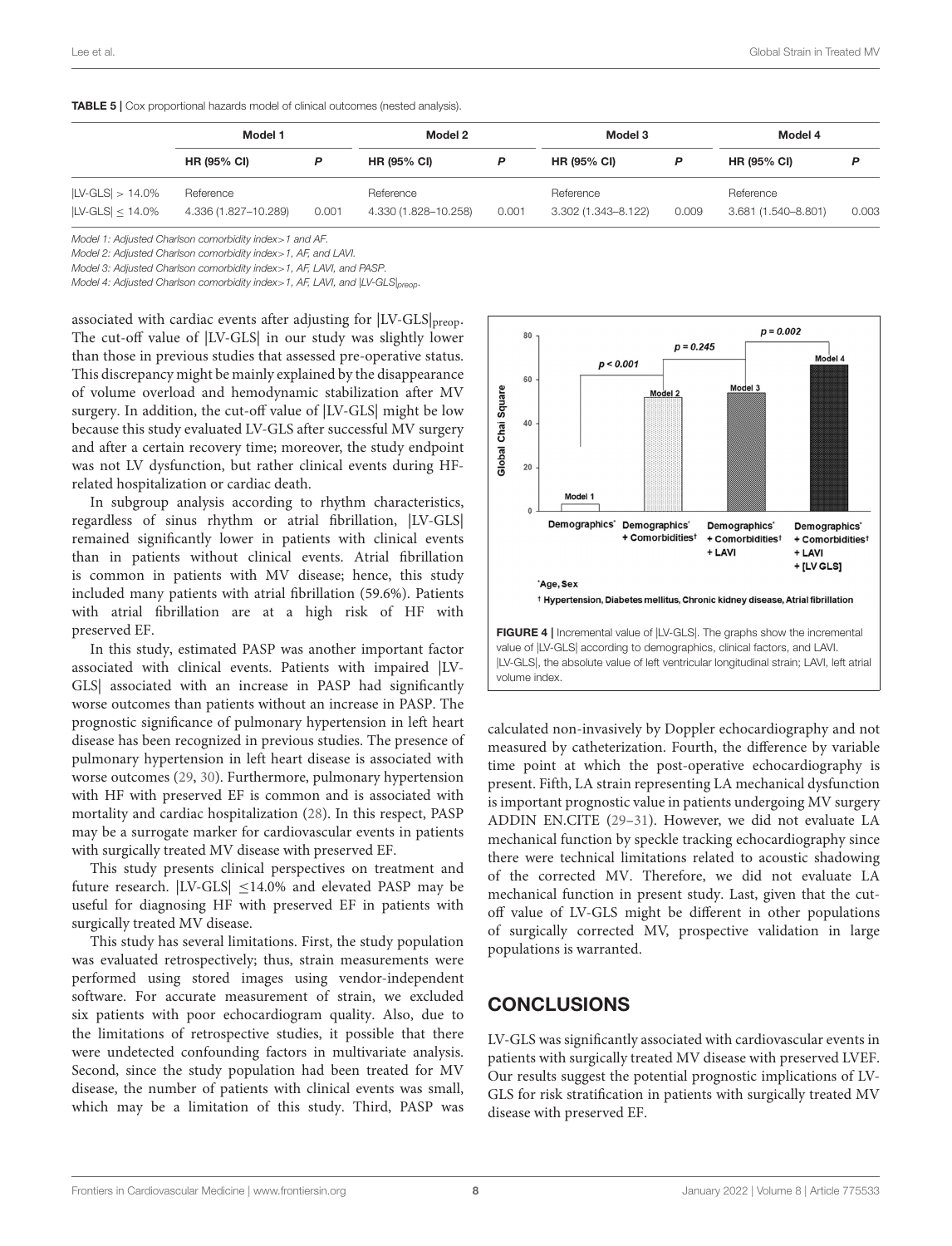# DATA AVAILABILITY STATEMENT

The original contributions presented in the study are included in the article/**[Supplementary Material](#page-8-7)**, further inquiries can be directed to the corresponding author/s.

# AUTHOR CONTRIBUTIONS

SL and CS: planning, conducting the study, and drafting the manuscript. SL, PL, JS, IC, D-YK, G-RH, J-WH, and CS: collecting and interpreting data. CS: guarantor of the

#### **REFERENCES**

- <span id="page-8-0"></span>1. Vassileva CM, Ghazanfari N, Spertus J, McNeely C, Markwell S, Hazelrigg S. Heart failure readmission after mitral valve repair and replacement: five-year follow-up in the Medicare population. Ann Thorac Surg. (2014) 98:1544– 50. doi: [10.1016/j.athoracsur.2014.07.040](https://doi.org/10.1016/j.athoracsur.2014.07.040)
- <span id="page-8-1"></span>2. Enriquez-Sarano M, Schaff HV, Orszulak TA, Bailey KR, Tajik AJ, Frye RL. Congestive heart failure after surgical correction of mitral regurgitation. A long-term study. Circulation. (1995) 92:2496–503. doi: [10.1161/01.CIR.92.9.2496](https://doi.org/10.1161/01.CIR.92.9.2496)
- <span id="page-8-2"></span>3. Zaid RR, Barker CM, Little SH, Nagueh SF. Pre-and post-operative diastolic dysfunction in patients with valvular heart disease: diagnosis and therapeutic implications. J Am Coll Cardiol. (2013) 62:1922–30. doi: [10.1016/j.jacc.2013.08.1619](https://doi.org/10.1016/j.jacc.2013.08.1619)
- <span id="page-8-3"></span>4. Diwan A, McCulloch M, Lawrie GM, Reardon MJ, Nagueh SF. Doppler estimation of left ventricular filling pressures in patients with mitral valve disease. Circulation. (2005) 111:3281– 9. doi: [10.1161/CIRCULATIONAHA.104.508812](https://doi.org/10.1161/CIRCULATIONAHA.104.508812)
- <span id="page-8-4"></span>5. Kraigher-Krainer E, Shah AM, Gupta DK, Santos A, Claggett B, Pieske B, et al. Impaired systolic function by strain imaging in heart failure with preserved ejection fraction. J Am Coll Cardiol. (2014) 63:447– 56. doi: [10.1016/j.jacc.2013.09.052](https://doi.org/10.1016/j.jacc.2013.09.052)
- <span id="page-8-5"></span>6. Cho EJ, Park SJ, Yun HR, Jeong DS, Lee SC, Park SW, et al. Predicting left ventricular dysfunction after surgery in patients with chronic mitral regurgitation: assessment of myocardial deformation by 2-dimensional multilayer speckle tracking echocardiography. Korean Circ J. (2016) 46:213– 21. doi: [10.4070/kcj.2016.46.2.213](https://doi.org/10.4070/kcj.2016.46.2.213)
- 7. Mascle S, Schnell F, Thebault C, Corbineau H, Laurent M, Hamonic S, et al. Predictive value of global longitudinal strain in a surgical population of organic mitral regurgitation. J Am Soc Echocardiogr. (2012) 25:766– 72. doi: [10.1016/j.echo.2012.04.009](https://doi.org/10.1016/j.echo.2012.04.009)
- 8. Witkowski TG, Thomas JD, Debonnaire PJ, Delgado V, Hoke U, Ewe SH, et al. Global longitudinal strain predicts left ventricular dysfunction after mitral valve repair. Eur Heart J Cardiovasc Imaging. (2013) 14:69– 76. doi: [10.1093/ehjci/jes155](https://doi.org/10.1093/ehjci/jes155)
- <span id="page-8-6"></span>9. Pandis D, Sengupta PP, Castillo JG, Caracciolo G, Fischer GW, Narula J, et al. Assessment of longitudinal myocardial mechanics in patients with degenerative mitral valve regurgitation predicts postoperative worsening of left ventricular systolic function. J Am Soc Echocardiogr. (2014) 27:627– 38. doi: [10.1016/j.echo.2014.02.008](https://doi.org/10.1016/j.echo.2014.02.008)
- <span id="page-8-8"></span>10. Charlson ME, Pompei P, Ales KL, MacKenzie CR. A new method of classifying prognostic comorbidity in longitudinal studies: development and validation. J Chronic Dis. (1987) 40:373–83. doi: [10.1016/0021-9681\(87\)90171-8](https://doi.org/10.1016/0021-9681(87)90171-8)
- <span id="page-8-9"></span>11. Lang RM, Badano LP, Mor-Avi V, Afilalo J, Armstrong A, Ernande L, et al. Recommendations for cardiac chamber quantification by echocardiography in adults: an update from the American Society of Echocardiography and the European Association of Cardiovascular Imaging. Eur Heart J Cardiovasc Imaging. (2015) 16:233–71. doi: [10.1093/ehjci/jev014](https://doi.org/10.1093/ehjci/jev014)
- <span id="page-8-10"></span>12. Rudski LG, Lai WW, Afilalo J, Hua L, Handschumacher MD, Chandrasekaran K, et al. Guidelines for the echocardiographic assessment of the right

article. All authors contributed to the article and approved the submitted version.

## FUNDING

This study was supported in part by a faculty research grant from Yonsei University College of Medicine (6-2021-0096).

## SUPPLEMENTARY MATERIAL

<span id="page-8-7"></span>The Supplementary Material for this article can be found [online at: https://www.frontiersin.org/articles/10.3389/fcvm.](https://www.frontiersin.org/articles/10.3389/fcvm.2021.775533/full#supplementary-material) 2021.775533/full#supplementary-material

heart in adults: a report from the American Society of Echocardiography endorsed by the European Association of Echocardiography, a registered branch of the European Society of Cardiology, and the Canadian Society of Echocardiography. J Am Soc Echocardiogr. (2010) 23:685-713. doi: [10.1016/j.echo.2010.05.010](https://doi.org/10.1016/j.echo.2010.05.010)

- <span id="page-8-11"></span>13. Zoghbi WA, Chambers JB, Dumesnil JG, Foster E, Gottdiener JS, Grayburn PA, et al. Recommendations for evaluation of prosthetic valves with echocardiography and doppler ultrasound: a report From the American Society of Echocardiography's Guidelines and Standards Committee and the Task Force on Prosthetic Valves, developed in conjunction with the American College of Cardiology Cardiovascular Imaging Committee, Cardiac Imaging Committee of the American Heart Association, the European Association of Echocardiography, a registered branch of the European Society of Cardiology, the Japanese Society of Echocardiography and the Canadian Society of Echocardiography, endorsed by the American College of Cardiology Foundation, American Heart Association, European Association of Echocardiography, a registered branch of the European Society of Cardiology, the Japanese Society of Echocardiography, and Canadian Society of Echocardiography. J Am Soc Echocardiogr. (2009) 22:975– 1014. doi: [10.1016/j.echo.2009.07.013](https://doi.org/10.1016/j.echo.2009.07.013)
- <span id="page-8-12"></span>14. Amundsen BH, Helle-Valle T, Edvardsen T, Torp H, Crosby J, Lyseggen E, et al. Noninvasive myocardial strain measurement by speckle tracking echocardiography: validation against sonomicrometry and tagged magnetic resonance imaging. J Am Coll Cardiol. (2006) 47:789–93. doi: [10.1016/j.jacc.2005.10.040](https://doi.org/10.1016/j.jacc.2005.10.040)
- <span id="page-8-13"></span>15. Lee CS, Lin TH, Hsu PC, Chu CY, Lee WH, Su HM, et al. Measuring left ventricular peak longitudinal systolic strain from a single beat in atrial fibrillation: validation of the index beat method. J Am Soc Echocardiogr. (2012) 25:945–52. doi: [10.1016/j.echo.2012.06.006](https://doi.org/10.1016/j.echo.2012.06.006)
- <span id="page-8-14"></span>16. Nkomo VT, Gardin JM, Skelton TN, Gottdiener JS, Scott CG, Enriquez-Sarano M. Burden of valvular heart diseases: a population-based study. Lancet. (2006) 368:1005–11. doi: [10.1016/S0140-6736\(06\)69208-8](https://doi.org/10.1016/S0140-6736(06)69208-8)
- <span id="page-8-15"></span>17. van Riet EE, Hoes AW, Wagenaar KP, Limburg A, Landman MA, Rutten FH. Epidemiology of heart failure: the prevalence of heart failure and ventricular dysfunction in older adults over time. A systematic review. Eur J Heart Fail. (2016) 18:242–52. doi: [10.1002/ejhf.483](https://doi.org/10.1002/ejhf.483)
- <span id="page-8-16"></span>18. Ponikowski P, Voors AA, Anker SD, Bueno H, Cleland JG, Coats AJ, et al. 2016 ESC Guidelines for the diagnosis and treatment of acute and chronic heart failure: the Task Force for the diagnosis and treatment of acute and chronic heart failure of the European Society of Cardiology (ESC). Developed with the special contribution of the Heart Failure Association (HFA) of the ESC. Eur J Heart Fail. (2016) 18:891–975. doi: [10.1002/ejhf.592](https://doi.org/10.1002/ejhf.592)
- <span id="page-8-17"></span>19. Solowiejczyk DE, Yamada I, Cape EG, Manduley RA, Gersony WM, Jones M, et al. Simultaneous Doppler and catheter transvalvular pressure gradients across St Jude bileaflet mitral valve prosthesis: in vivo study in a chronic animal model with pediatric valve sizes. J Am Soc Echocardiogr. (1998) 11:1145–54. doi: [10.1016/S0894-7317\(98\)80011-4](https://doi.org/10.1016/S0894-7317(98)80011-4)
- <span id="page-8-18"></span>20. Baumgartner H, Khan S, DeRobertis M, Czer L, Maurer G. Discrepancies between Doppler and catheter gradients in aortic prosthetic valves in vitro. A manifestation of localized gradients and pressure